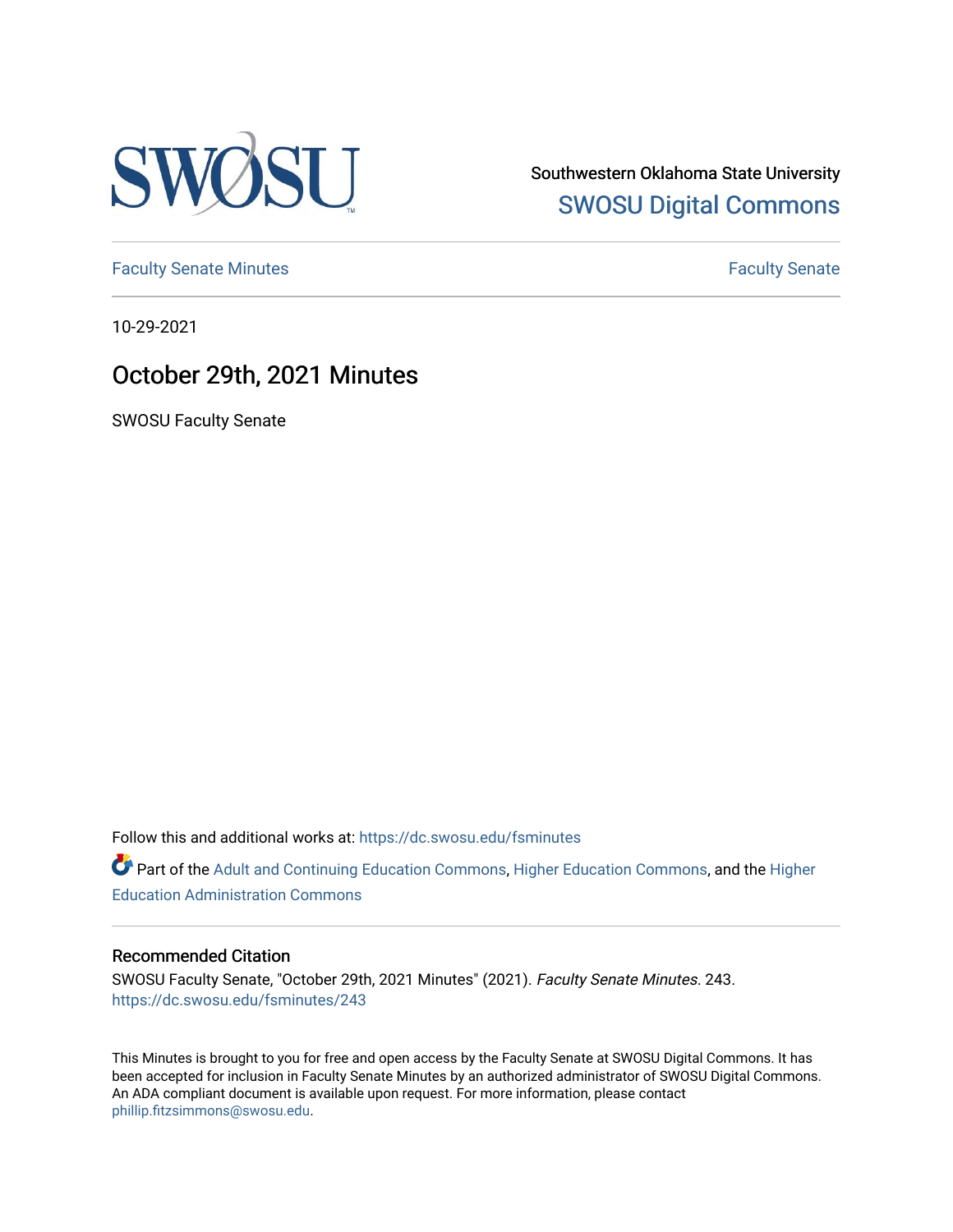# SWOSU Faculty Senate Minutes

Friday, October 29, 2021, 2:30 p.m. Join Zoom Meeting: <https://zoom.us/j/94261422712> Unapproved minutes

- I. **Call to Order:** Faculty Senate President Amanda Evert called the October 2021 meeting of the Faculty Senate to Order at 2:33 pm via Zoom.
- II. **Establishment of a Quorum:** Phillip Fitzsimmons, Jieun Chang, Brett Chase, Tugba Sevin, Muatasem Ubeidat, Jeremy Johnson, Vanessa Nix, Eric Paul, Jessica Salmans, Nolan Meditz, Hardeep Saluja, Muatasem Ubeidat, Holly McKee, Dana Lloyd, Sherri Brogdon, Angela Gore, Melanie Claborn, Stephen Burgess, Swarup Ghosh, Daniel Kavish, Scott Long, Dana Oliver, Kathy O'Neal, Karen Sweeney, Bo Pagliasotti
- III. **Certification of Substitutes:** None
- **IV. Presentation of Visitors:** None
- **V. Approval of Minutes:** September 2021

#### **VI. Announcements**

1. Executive Council & Administrative Council Meeting on October 4th: a) Academic Support Center is hosting a First-Generation student celebration on November 8th. The event is 1-3 p.m. in the East Ballroom on November 8th Faculty/staff/admin are invited to submit their own paragraphs addressing their experiences as First-Gen.

b) Dr. Lovell mentioned that 37% of SWOSU students are male. This is a national trend as well.

c) Faculty have been requested to consider adding SWOSU Center for Health and Wellbeing statement to syllabi.

d) As of 31-August-2021, SWOSUF has recorded \$6,490,050.00 in Philanthropic Revenues, Contributions, & Contributions (RCCs). This represents 194% of the entire FY 2020 RCCs valuation. Excluding Hodge, SWOSUF has recorded \$1,490,000.00 in Philanthropic Revenues, Contributions, & Contributions (RCCs) as of 31-August-2021. This represents 44% of the entire FY 2020 RCCs valuation.

- 2. Faculty Senate Executive officers meeting with Dr. Kendall October 28, 2021 at 12:30 p.m.
	- ∋ Fall 2022 starting Aug. 22 and getting out Dec. 16
		- $\circ$  Possibly Fall Break Oct. 20<sup>th</sup> -21<sup>st</sup> (Depends on WPS)
		- o More in line with OSU and OU
	- ∋ Covid Update
		- o University Of Tulsa is requiring employees to be vaccinated against COVID-19
			- RUSO schools are discussing the situation.
	- ∋ Campus Safety Committee
		- o Still monitoring the situation
		- o Most RUSO schools are using the monitoring process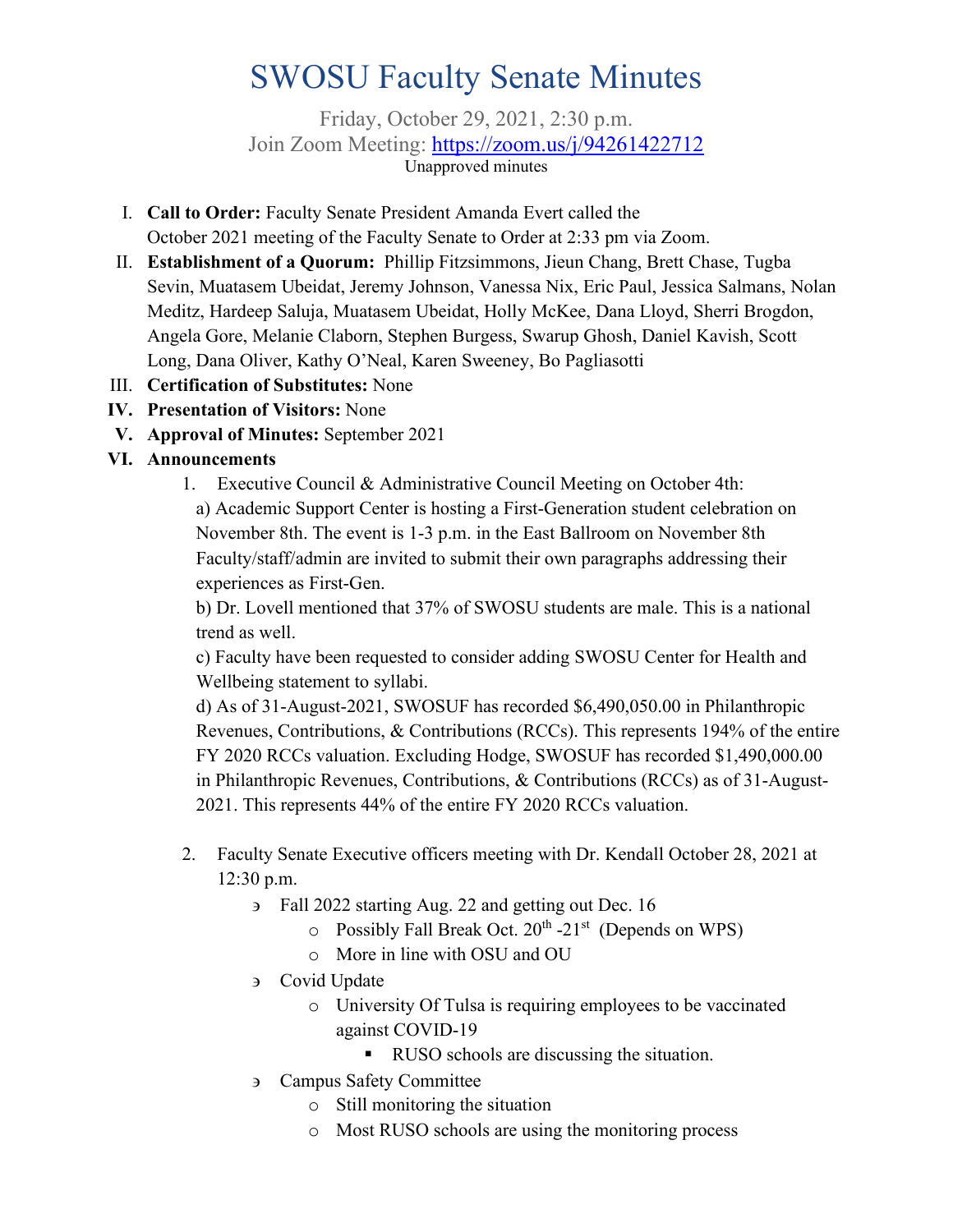- ∋ Dr. Kendall is working with Dr. Lovell to discuss refilling currently open faculty positions.
- ∋ Faculty are encouraged to reach out to Dr. Yoder's office if they have students who aren't attending.
- ∋ Dr. Kendall has a meeting next week about improving the self-service enrollment pages.
- ∋ A department contacted Dr. Kendall about changing the continuation form from "Weaknesses" to "Opportunities for Improvement."
- 3. Meeting with Dr. Lovell October 28, 2021 at 4:00 p.m.
	- ∋ Recruit Software is working well.
		- o Automated e-mails and text
	- ∋ Admission process has improved.
		- o Oct. 2020 116 students admitted, Dorm Applications 0
		- o Oct. 2021 461 students admitted, Dorm Applications 26
	- ∋ Covid Update
		- o 79% of Faculty participated in the vaccine incentive program.
		- o Zero currently registered Covid cases.
		- o Governor has asked Universities to send him responses about the federal vaccination mandate executive order
	- ∋ Now considering locations for the new Jerry and Margaret Hodge Pharmacy & Rural Health Center.

#### **VII. Secretary/Treasurer Stephen Burgess**

- 1. Please check the minutes carefully from each meeting to be assured you were not missed.
- 2. Treasurer's Report
	- a) BancFirst
		- (1) September Balance: \$ \$2,084.38
		- (2) Withdrawal: \$0
		- (3) Deposit:
		- (4) Current Balance: TBA
	- b) University Account
		- (1) October Balance: \$105.01
		- (2) Current Balance: \$105.01
- President-Elect Holly McKee: None
- Past President Karen Sweeney: None
- Faculty Athletic Representative Bo Pagliasotti: Homecoming Week details
- Student Government Representative: None

#### **VIII. Reports from Standing and Ad Hoc Committees:**

- **IX. Unfinished Business:**
- **X. New Business:** 
	- ∋ University Academic Advising Committee Status: Tabled until October meeting. Voting for members will occur at October meeting. Deadline for nominations Nov 11 to Scott Long.